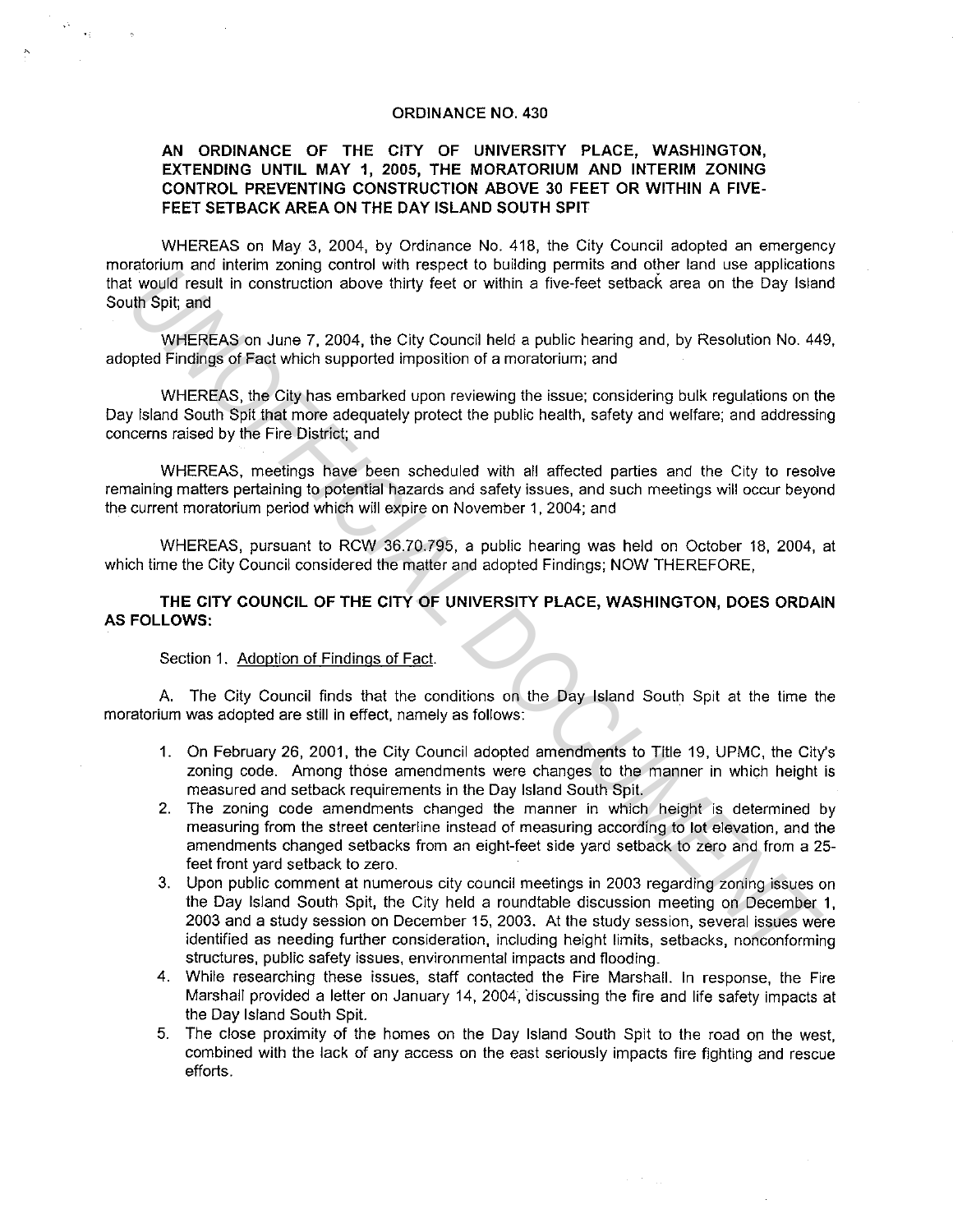- 6. The close proximity of the homes on the Day Island South Spit to one another increases the danger that, if a fire were to occur in one residence, it would spread quickly to the other homes. The close proximity of the homes increases the danger to life and safety.
- 7. The narrow road and close proximity of homes make it impossible to use the ladder truck for rescue purposes and more difficult to use the 34-foot ladder. In order to work from a fully extended 34-foot ladder, the bottom of the ladder must be safely placed approximately nine feet from the building, which effectively reduces the effective height of the ladder.
- 8. Increased height of the homes on the Day Island South Spit could increase the danger to life and safety.
- 9. The moratorium and interim zoning control are necessary until the Planning Commission and City Council can consider more permanent regulations to prevent further fire and safety problems on the Day Island South Spit. A final decision cannot be reached before November 1, 2004.
- 10. City staff have scheduled meetings with all affected parties and with the Planning Commission and City Council to resolve remaining matters pertaining to potential hazards and safety issues, and such meetings will occur beyond the current moratorium period which expires on November 1, 2004.

B. An extension of the moratorium is needed to allow for a complete review of all public safety issues and to respond to Council and public comments raised at the October 18 public hearing.

C. The Council finds that a delay in lifting the moratorium will allow the City to better consider the best public safety practices for building on the Day Island South Spit.

Section 2. Additional Consideration. The City Council adopts the following plan to allow complete review and consideration of an Ordinance regarding zoning control, building permits and other land use applications that would result in construction above thirty feet or within a five-feet setback area on the Day Island South Spit: **UNDERED THE SET AND THE SET AND THE SET AND THE SET AND THE SET AND THE SET AND THE SET AND THE SET AND THE SET AND THE SET AND THE SET AND THE SET AND THE SET AND THE SET AND THE SET AND THE SET AND THE SET AND THE SET A** 

A. Additional meetings with affected parties and with the Planning Commission and City Council .shall be held to resolve remaining matters pertaining to potential hazards and safety issues.

B. Staff will make available for Council consideration a final recommendation and any proposed changes in 2005.

C. The Planning Commission and City Council shall hold such additional hearings or meetings as may be necessary to complete review of proposed code.

Section 3. Extend the Moratorium Adopted in Ordinance No. 418. The moratorium adopted in Ordinance No. 418 shall be extended to May 1, 2005.

Section 4. Severability. If any provision of this Ordinance or its application to any person or circumstance is held invalid, the remainder of the Ordinance or the application of the provision to other persons or circumstances by a court of competent jurisdiction shall not be affected.

Section 5. Publication and Effective Date. A summary of this Ordinance consisting of its title shall be published in the official newspaper of the City. This Ordinance shall be effective five (5) days after its publication.

**PASSED BY THE CITY COUNCIL ON OCTOBER 18, 2004.** 

en Grassi

Ken Grassi, Mayor